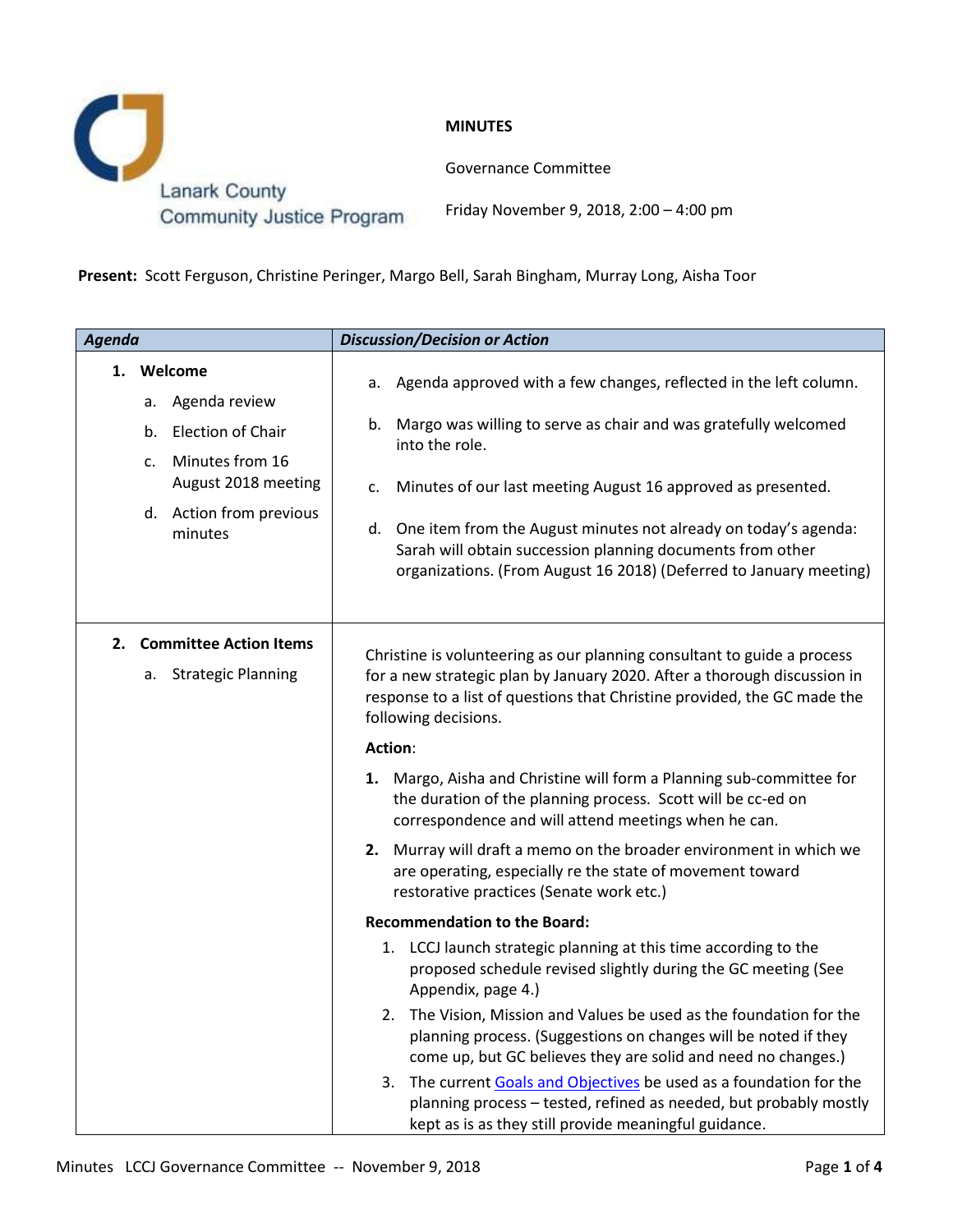| Agenda                      | <b>Discussion/Decision or Action</b>                                                                                                                                                                                                                                                                                                                                                                                                                                                                                                                                                                                                                                                                                                                                                                                                                                                                                                                                                                                                                                                                                             |
|-----------------------------|----------------------------------------------------------------------------------------------------------------------------------------------------------------------------------------------------------------------------------------------------------------------------------------------------------------------------------------------------------------------------------------------------------------------------------------------------------------------------------------------------------------------------------------------------------------------------------------------------------------------------------------------------------------------------------------------------------------------------------------------------------------------------------------------------------------------------------------------------------------------------------------------------------------------------------------------------------------------------------------------------------------------------------------------------------------------------------------------------------------------------------|
|                             | 4. We use the planning process to refine our ability to carry out the<br>Goals and Objectives, so this planning process will focus more<br>operationally - how as an organization we carry out our<br>objectives.                                                                                                                                                                                                                                                                                                                                                                                                                                                                                                                                                                                                                                                                                                                                                                                                                                                                                                                |
|                             | 5. We want the planning process to provide direction on some<br>important questions. These include:<br>a. How can we pursue our goal of promoting the use of<br>restorative practices by building on national issues and<br>developments (e.g. senate hearings, news events)?<br>b. How can we develop our roles as board, staff, volunteers or<br>others to build a more financially sustainable organization?<br>Do we lead restorative processes for which we have no<br>c.<br>funding (e.g. in the schools, community etc.)? Do we provide<br>restorative processes always for free or do we offer our<br>assistance on a fee-for-service basis?<br>6. We seek the input of stakeholders beyond board and staff:<br>a. Partners Breakfast session (e.g. Mark from Tyendinaga;<br>Fraser (United Way); Bob Leach (researcher); Lynn McIntyre<br>(Perth Community Foundation ED); Kara Symbolic (North<br>Lanark CHC); Jennifer Miller (former head of Big Brothers Big<br>Sisters, now Town of Smiths Falls)<br>b. Volunteers all given an opportunity to provide their input by<br>online survey, phone calls or other means |
| b. Policy Review<br>Process | Role of the Board (Deferred)<br>i.<br>Scott has been working on a revised version of the Roles of the Board<br>policy, using the input from the August meeting (see minutes). Scott was<br>not pleased enough with the draft to circulate for this meeting.<br>Action: Scott will send out a draft before the next GC meeting.                                                                                                                                                                                                                                                                                                                                                                                                                                                                                                                                                                                                                                                                                                                                                                                                   |
|                             | ii. Consensus Policy Draft<br>GC reviewed the document and expressed gratitude to Murray for his<br>work on this and to Christine for her participation.<br><b>Decision:</b> Accept the content as is with a few typos corrected and<br>numbers added as in other policies.<br>Action: Christine will send the one-page summary and cheat sheet for<br>chairs to all GC members.<br>Recommendation to the board: Approve the draft Consensus policy.                                                                                                                                                                                                                                                                                                                                                                                                                                                                                                                                                                                                                                                                             |
|                             | iii. Operational Policies (Deferred)<br>These include: Monthly Facilitator Meetings, Conflict of Interest,<br>Complainant Participation in Forums, Accessibility, Facilitator mentorship<br>and certification, Protection of Personal Information)<br>Action: Sarah will review these and present at the next GC meeting                                                                                                                                                                                                                                                                                                                                                                                                                                                                                                                                                                                                                                                                                                                                                                                                         |
| <b>Bylaws</b><br>C.         | No action needed.                                                                                                                                                                                                                                                                                                                                                                                                                                                                                                                                                                                                                                                                                                                                                                                                                                                                                                                                                                                                                                                                                                                |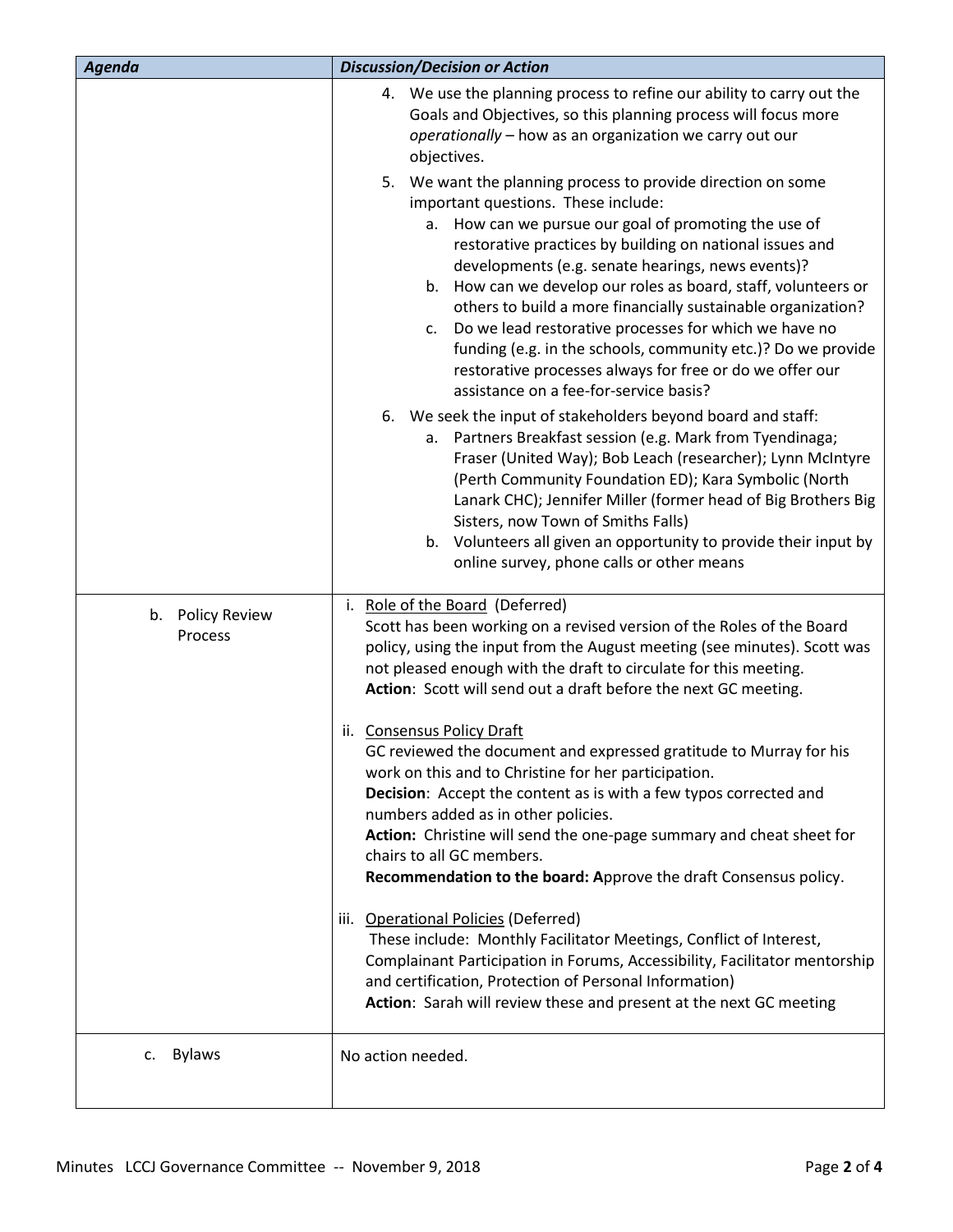| Agenda                                   | <b>Discussion/Decision or Action</b>                                                                                                                                                                                                                                                                                                                                                                                                                                                                                                                                                                              |
|------------------------------------------|-------------------------------------------------------------------------------------------------------------------------------------------------------------------------------------------------------------------------------------------------------------------------------------------------------------------------------------------------------------------------------------------------------------------------------------------------------------------------------------------------------------------------------------------------------------------------------------------------------------------|
| d. Board Annual<br>Evaluation            | Sarah sent the Board members the survey in early summer and got only a<br>few responses. Christine shared how in past years a timeline for a report<br>assists the sense of urgency.                                                                                                                                                                                                                                                                                                                                                                                                                              |
|                                          | Action: The GC will raise this with Board at next meeting.<br>Sarah will present the results of the self-evaluation to the January 2019<br>board meeting.                                                                                                                                                                                                                                                                                                                                                                                                                                                         |
| <b>Board Member</b><br>e.<br>Development | A Staff/board day was held on August 21 <sup>st</sup> . Staff updated board on each of<br>the programs and those who attended enjoyed it. Sarah and staff were<br>disappointed to only have 3 board members attend. GC members agreed<br>this was not good to have staff prepare something and not have majority<br>attendance. Margo said it was hard to make a full day event in late August<br>when there is so much going on. This has already been raised with the<br>Board so no action is identified.                                                                                                      |
| Board and<br>f.<br>Committee Structure   | No action needed.                                                                                                                                                                                                                                                                                                                                                                                                                                                                                                                                                                                                 |
| Nominations sub-<br>g.<br>committee      | No action needed.                                                                                                                                                                                                                                                                                                                                                                                                                                                                                                                                                                                                 |
| Insurance Renewal<br>h.                  | Murray reviewed all the documents provided by our insurer Frank Cowan.<br>We can't afford cyber security insurance and Murray advises that we don't<br>need it (e.g. Extortion liability and other things).<br>Murray recommends:<br>a. LCCJ proceed with the policy upgrades where they make sense (good<br>practice)<br>b. Upgrade safeguards and provide in-house training as needed<br>Post-pone decision on cyber-insurance until we can afford it, or<br>c.<br>decide not to get it as our low level of risk doesn't justify the cost.<br>Recommendation to the Board: Murray's recommendation be followed. |
| 3. Any Other Business                    | LCCJ Board directed the GC to reconsider whether we want WSIB Insurance.<br>Scott said we have purchased this for the next quarter. The Board will<br>consider this at the Nov. 20 Board meeting.                                                                                                                                                                                                                                                                                                                                                                                                                 |
| 4. Next Meetings                         | Thursday, January 24, 2019 $2pm - 4$ pm.<br>Thursday, April 25, 2019 2pm - 4 pm.<br>Thursday, August 22, 2019 2pm - 4 pm.                                                                                                                                                                                                                                                                                                                                                                                                                                                                                         |
| 5. Final Round                           | Big thanks to Scott for chairing the Governance Committee.<br>Thanks also to Murray for his work on the Consensus policy.                                                                                                                                                                                                                                                                                                                                                                                                                                                                                         |